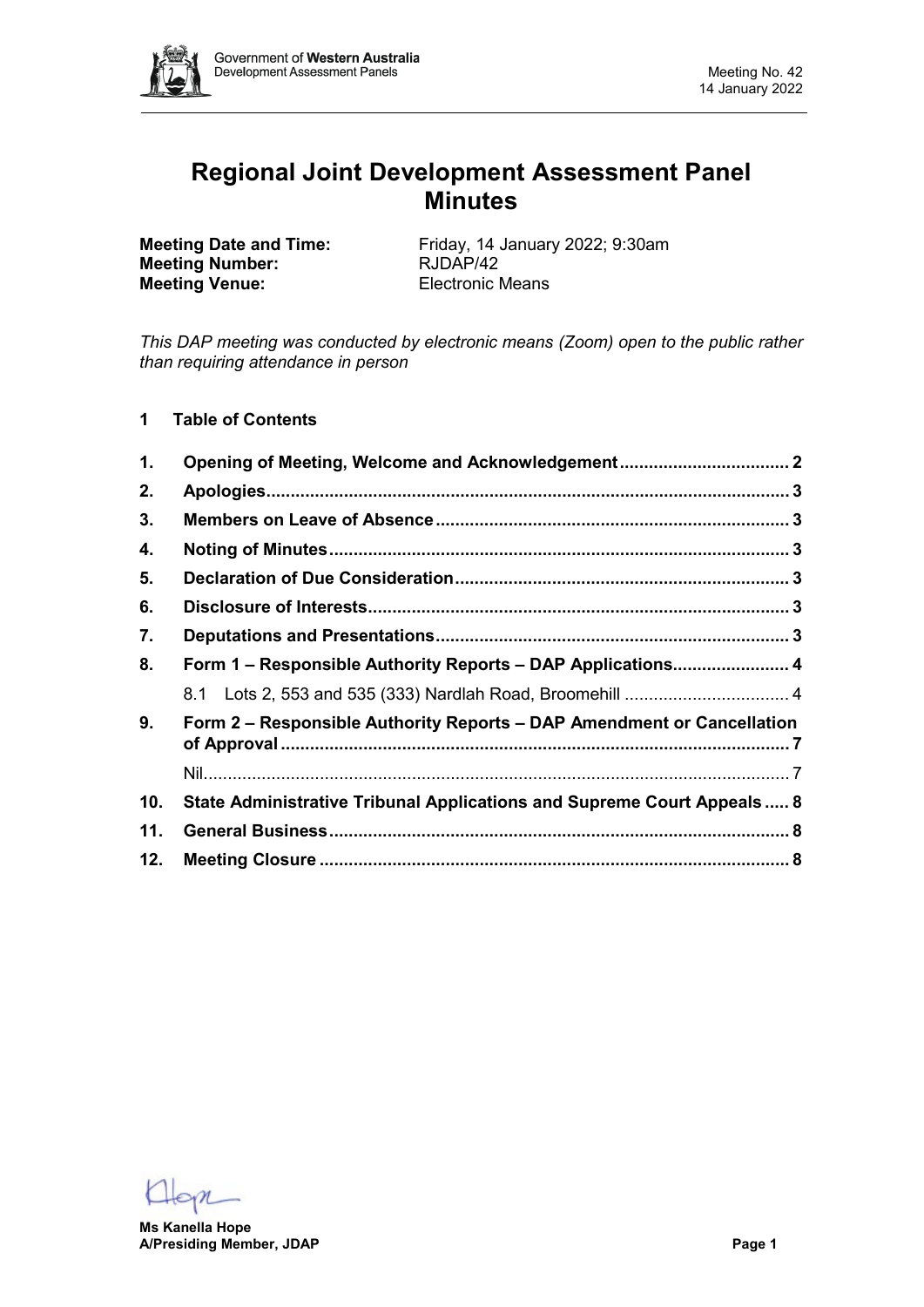

# **Attendance**

# **DAP Members**

Ms Kanella Hope (A/Presiding Member) Mr Brian Curtis (A/Deputy Presiding Member) Ms Shelley Shepherd (A/Third Specialist Member) Cr Steve Penny (Local Government Member, Shire of Broomehill-Tambellup)

# **Officers in attendance**

Ms Liz Bushby (Shire of Broomehill-Tambellup C/O Town Planning Innovations) Mr Rob Stewart (Shire of Broomehill-Tambellup)

# **Minute Secretary**

Ms Adele McMahon (DAP Secretariat) Ms Sam Hansen (DAP Secretariat)

# **Applicants and Submitters**

Mr Stephen Carter (CLE Town Planning + Design) Mr Harry Norman (CLE Town Planning + Design Mr David Deany (CBH) Mr Daniel Sicoe (CBH) Ms Giselle Alliex (CBH) Mr Luke Zoontjens (SLR Consulting)

#### **Members of the Public / Media**

<span id="page-1-0"></span>There were 2 members of the public in attendance.

#### **1. Opening of Meeting, Welcome and Acknowledgement**

The A/Presiding Member declared the meeting open at 9:34am on 14 January 2022 and acknowledged the traditional owners and paid respect to Elders past and present of the land on which the meeting was being held.

The A/Presiding Member announced the meeting would be run in accordance with the DAP Standing Orders 2020 under the *Planning and Development (Development Assessment Panels) Regulations 2011.*

# **1.1 Announcements by Presiding Member**

The A/Presiding Member advised that in accordance with Section 5.16 of the DAP Standing Orders 2020 which states *'A person must not use any electronic, visual or audio recording device or instrument to record the proceedings of the DAP meeting unless the Presiding Member has given permission to do so.',* the meeting would not be recorded.

This meeting was convened via electronic means (Zoom). Members were reminded to announce their name and title prior to speaking.

**Ms Kanella Hope A/Presiding Member, JDAP Page 2**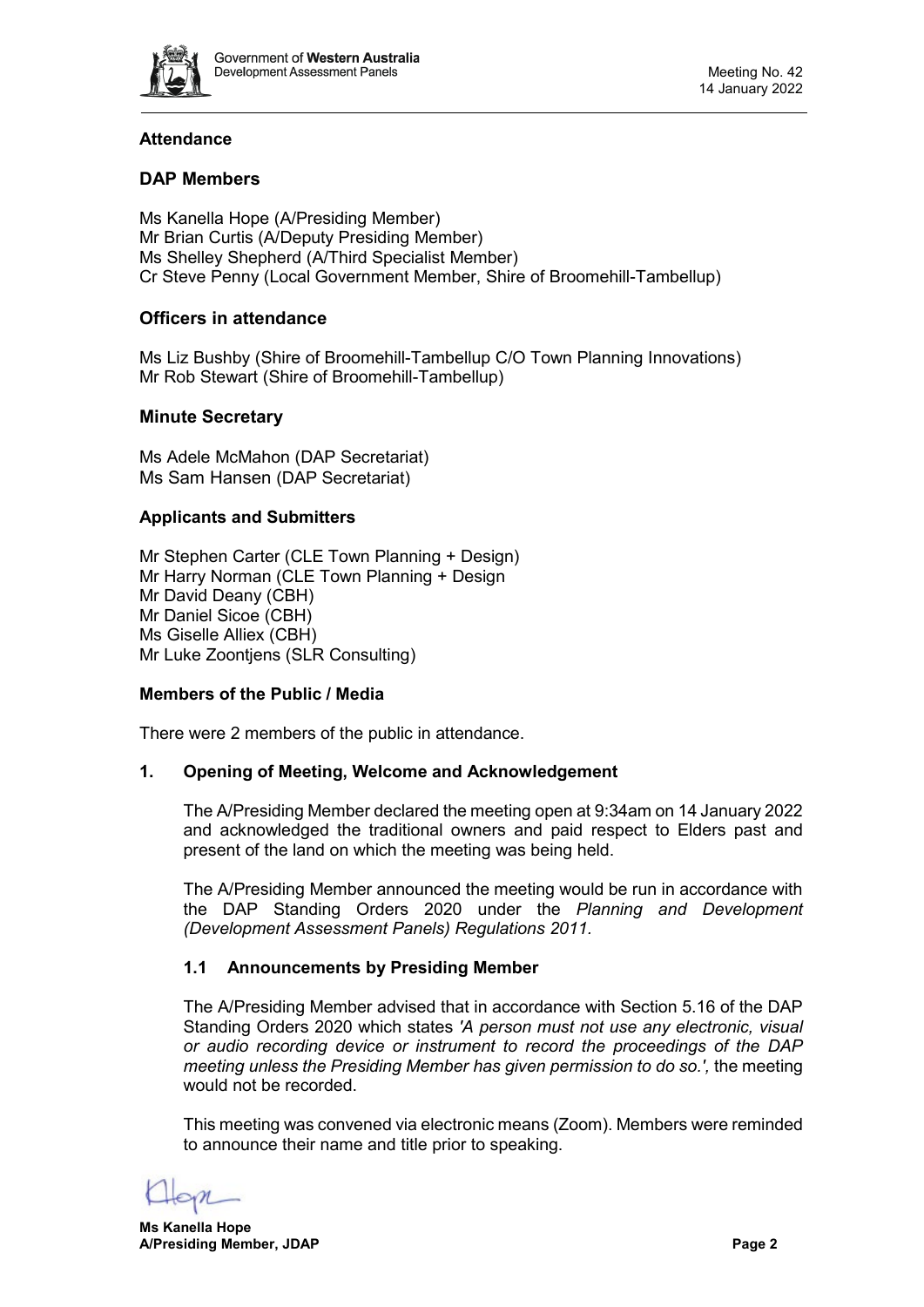

# <span id="page-2-0"></span>**2. Apologies**

Mr Paul Kotsoglo (Presiding Member) Mr Justin Page (Third Specialist Member)

#### <span id="page-2-1"></span>**3. Members on Leave of Absence**

DAP Member, Mr Justin Page has been granted leave of absence by the Director General for the period of 23 December 2021 to 18 January 2022 inclusive.

# <span id="page-2-2"></span>**4. Noting of Minutes**

DAP members noted that signed minutes of previous meetings are available on the [DAP website.](https://www.dplh.wa.gov.au/about/development-assessment-panels/daps-agendas-and-minutes)

# <span id="page-2-3"></span>**5. Declaration of Due Consideration**

All members declared that they had duly considered the documents.

# <span id="page-2-4"></span>**6. Disclosure of Interests**

DAP Member, Mr Paul Kotsoglo, declared a Pecuniary Interest in item 8.1. Planning Solutions is engaged on several projects for the CBH Group. Mr Kotsoglo is the Managing Director of Planning Solutions.

In accordance with section 6.2 and 6.3 of the DAP Standing Orders 2020, the A/Presiding Member, Ms Kanella Hope determined that the member listed above, who had disclosed a Pecuniary Interest, was not permitted to participate in the discussion and voting on the item.

DAP Members, Cr Michael White and Cr Douglas Barritt, declared a Pecuniary Interest in item 8.1. Both Cr White and Cr Barritt are shareholders in CBH.

In accordance with section 6.2 and 6.3 of the DAP Standing Orders 2020, the Presiding Member, Mr Ray Haeren determined that the members listed above, who had disclosed a Pecuniary Interest, were not permitted to participate in the discussion and voting on the item.

# <span id="page-2-5"></span>**7. Deputations and Presentations**

- **7.1** Mr David Deany (CBH) addressed the DAP in support of the recommendation for the application at Item 8.1 and responded to questions from the panel.
- **7.2** Mr Daniel Sicoe (CBH) responded to questions from the panel in relation to the application at item 8.1.
- **7.3** Mr Stephen Carter (CLE Town Planning + Design) responded to questions from the panel in relation to the application at item 8.1.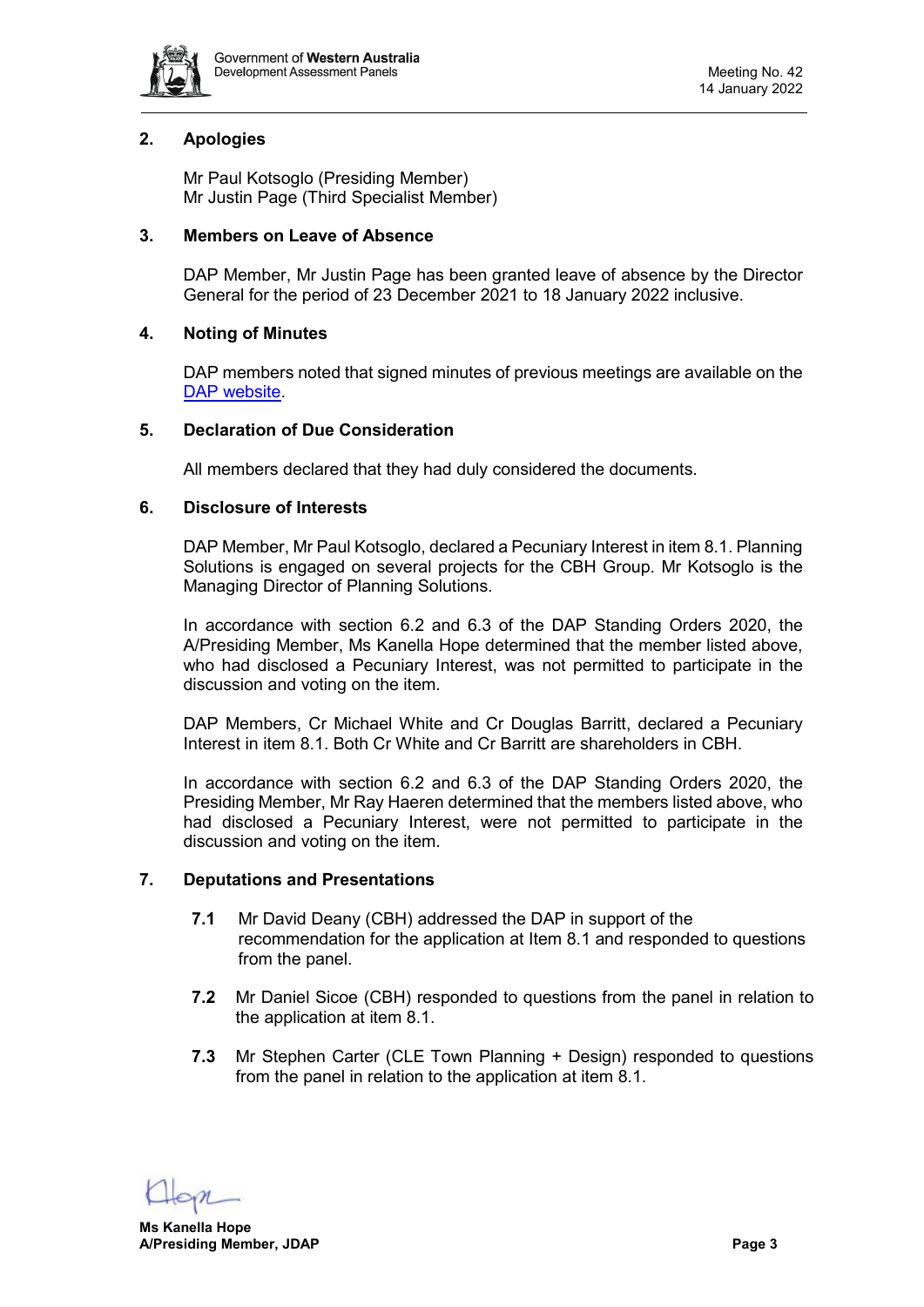

<span id="page-3-0"></span>**7.4** Ms Liz Bushby (Shire of Broomehill-Tambellup C/O Town Planning Innovations) addressed the DAP in relation to the application at Item 8.1 and responded to questions from the panel.

# <span id="page-3-1"></span>**8. Form 1 – Responsible Authority Reports – DAP Applications**

# **8.1 Lots 2, 553 and 535 (333) Nardlah Road, Broomehill**

| Development Description: | infrastructure                               |  |  |  | Proposed rural industry & associated | rail |
|--------------------------|----------------------------------------------|--|--|--|--------------------------------------|------|
| Applicant:               | <b>CLE Town Planning and Design</b>          |  |  |  |                                      |      |
| Owner:                   | <b>CBH Group &amp; Minister for Railways</b> |  |  |  |                                      |      |
| Responsible Authority:   | Shire of Broomehill-Tambellup                |  |  |  |                                      |      |
| DAP File No:             | DAP/21/02104                                 |  |  |  |                                      |      |

# **REPORT RECOMMENDATION**

**Moved by:** Ms Shelley Shepherd **Seconded by:** Cr Steve Penny

That the Regional Development Assessment Panel resolves to:

- 1. **Note** the submissions in Attachment 7 and that the issues raised have been substantially addressed.
- 2. **Approve** DAP Application reference DAP/21/02104 in accordance with Clause 68 (2) of Schedule 2 (Deemed Provisions) of the *Planning and Development (Local Planning Schemes) Regulations 2015*, and Clause 7.3.2 of the Shire of Broomehill Town Planning Scheme No. 1 subject to the following conditions and advice note:

#### **Conditions**

#### Substantial commencement

1. This decision constitutes planning approval for a rural Industry and associated rail infrastructure within Lots 2, 553 and 535 only and is valid for a period of 2 years from the date of approval. If the subject development is not substantially commenced within the specified period, the approval shall lapse and be of no further effect.

#### Approved documents and plans

2. All development and construction activities shall be contained within the boundaries of Lots 2, 553 and 535 Nardlah Road, Broomehill. This approval should not be construed as an approval for any development or works in the railway reserve to the immediate west of Lot 2, as that land does not form part of the application subject of this approval.

**Ms Kanella Hope A/Presiding Member, JDAP Page 4**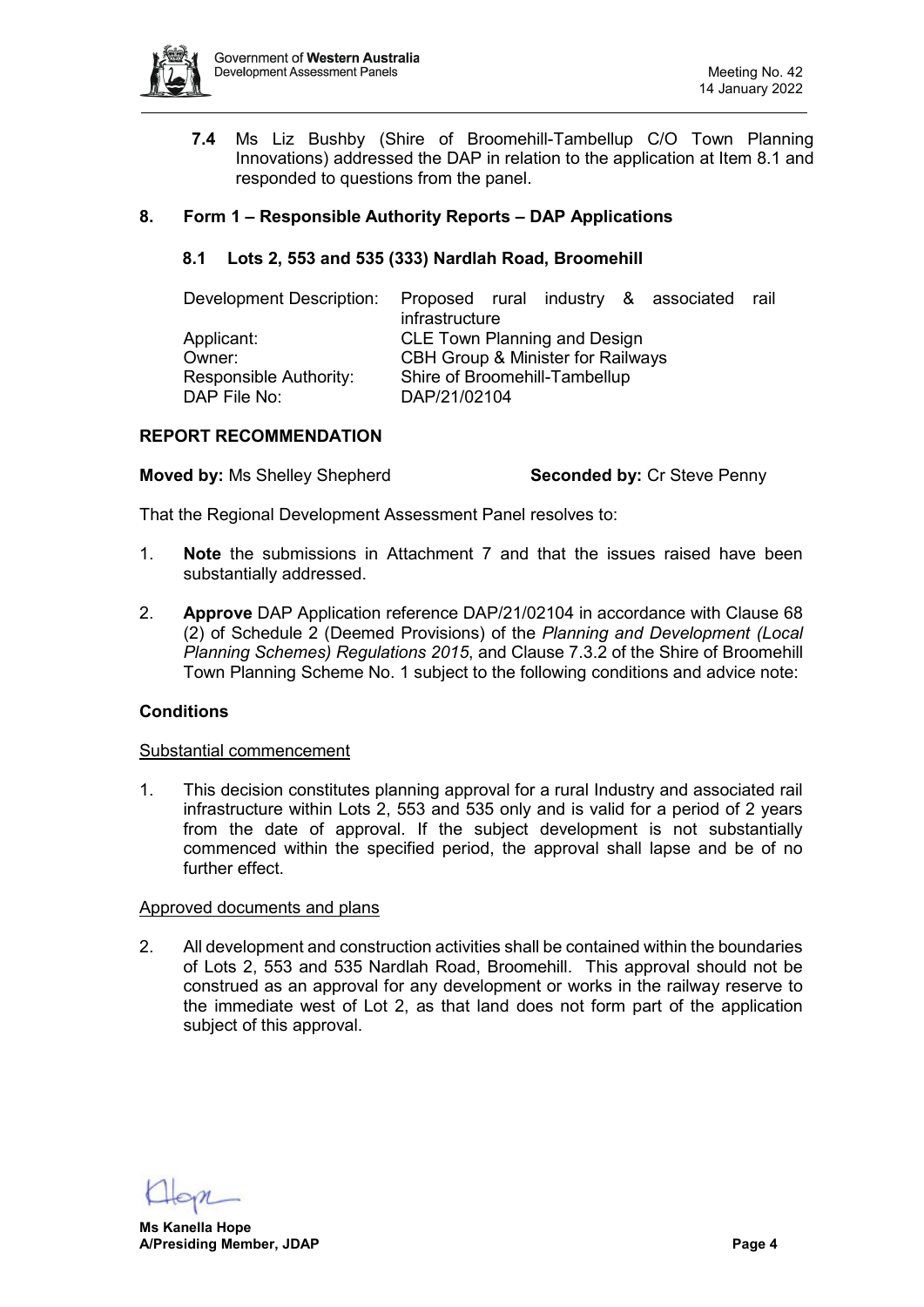

- 3. The proposed development within Lots 2, 553 and 535 shall be in accordance with the following plans:
	- (i) The Broomehill Site Plan dated 4 November 2021 (Plan No 3244-41-01);
	- (ii) Sheet 1 of 1 (Drawing Number 558-ENG-C1-DCO-0007), Revision F dated 08.09.21;
	- (iii) Sheets 1 to 6 (Drawing Number 558-ENG-ST-DGA-001) Revision A dated 06.09.21.
- 4. The development application report by CLE Town Planning and Design dated September 2021 and accompanying documentation (as amended), including;
	- (i) Transport Impact Statement prepared by SMEC;
	- (ii) Power Supply Upgrade Feasibility report;
	- (iii) Dust Management Plan prepared by CBH;
	- (iv) Lighting Report prepared by TECS;
	- (v) Clearing Plan prepared by CBH

together with any requirements and recommendations detailed thereon, are the approved as part of this application and shall form part of the development approval issued. The operator, CBH, shall implement the approved plans as they relate to the operational phase of the development, during the life of the development.

#### Noise

- 5. The operator (CBH) shall ensure at all times that the operation of the development complies with and will not exceed with the following assigned noise levels at noise sensitive premises –
	- (i) LA10 45dBA during day hours; and
	- (ii) LA1 40dBA during evening hours; and
	- (iii) LA1 35dBA during night hours,

in accordance with Table 1 of the Noise Impact Assessment Report (SLR Ref: 675.30030-R01 Version 3.3 dated November 2021).

- 6. Noise mitigation measures are to be implemented to the satisfaction of the local government where required to demonstrate compliance with Condition 5 including and not limited to:
	- (i) Future short term noise monitoring of activities operational at night hours during major peak harvest seasons; and/or
	- (ii) Review activities that can be undertaken during day hours and minimise noise generating operations during night or evening hours; and /or
	- (iii) Implement a system to record, manage and report on complaints during the life of the development.

**Ms Kanella Hope A/Presiding Member, JDAP Page 5**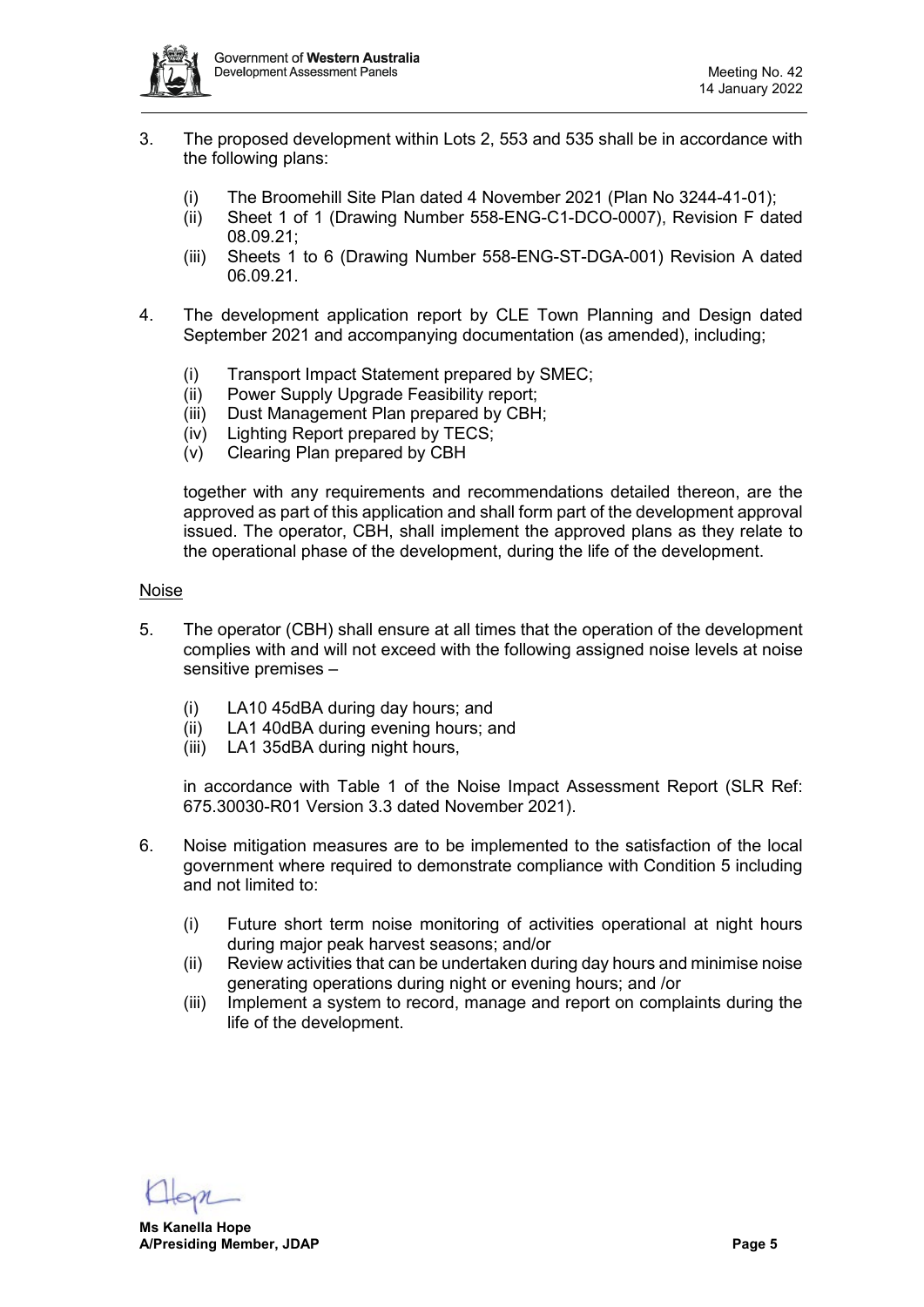

- 7. The operator shall implement the recommendations of the Noise Impact Assessment Report (SLR Ref: 675.30030-R01 Version 3.3 dated November 2021) including:
	- (i) Undertake, complete and lodge a separate short term noise monitoring survey to the local government. The survey of noise levels emitting from the development site shall be completed within 6 months of commencement of operations to determine post-operation noise levels at nearby sensitive receivers;
	- (ii) Monitoring should include any operations and activities that occur during the day, evening and night hours; and
	- (iii) Reduction in noise emissions through detailed design, commissioning and treatment of plant conveyor systems or individual fans; and
	- (iv) Vibration levels to comply with Australian Standard 2670.2:1990.

# Drainage

8. The Operator (CBH) to lodge detailed drainage design drawings to the local government for separate approval prior to the commencement of development.

# **Construction**

- 9. The operator (CBH) shall ensure at all times that construction noise is limited to between 7am and 7pm Monday to Saturday (excluding public holidays) and that the works are carried out in accordance with Australian Standard 2436:2010.
- 10. The Operator (CBH) is to lodge a Construction Management Plan for approval by the local government. The Construction Management Plan must include the following –
	- (a) Adequate space within the development site for the parking of construction vehicles, workers vehicles, loading areas, and for the delivery and storage of building materials;
	- (b) The location of any required hardstand areas or areas for specific construction activities;
	- (c) Temporary buildings;
	- (d) The location of any fenced construction compounds and materials storage / laydown areas;
	- (e) A general timetable for construction phases and the removal of temporary development after completion of the construction phase;
	- (f) The management of dust and other construction impacts;
	- (g) Watering capabilities and practices for dust management during/after clearing; and
	- (h) Limited hours for construction noise to ensure compliance with Condition 9;
	- (i) Haulage routes;
	- (j) A Pre-Construction Road Condition Report along the proposed haulage routes, and the obligation to prepare a Post-Construction Road Condition Report once construction is complete.

The Construction Management Plan is to be submitted to and approved by the local government prior to the commencement of any development, clearing or site works.

**Ms Kanella Hope A/Presiding Member, JDAP Page 6**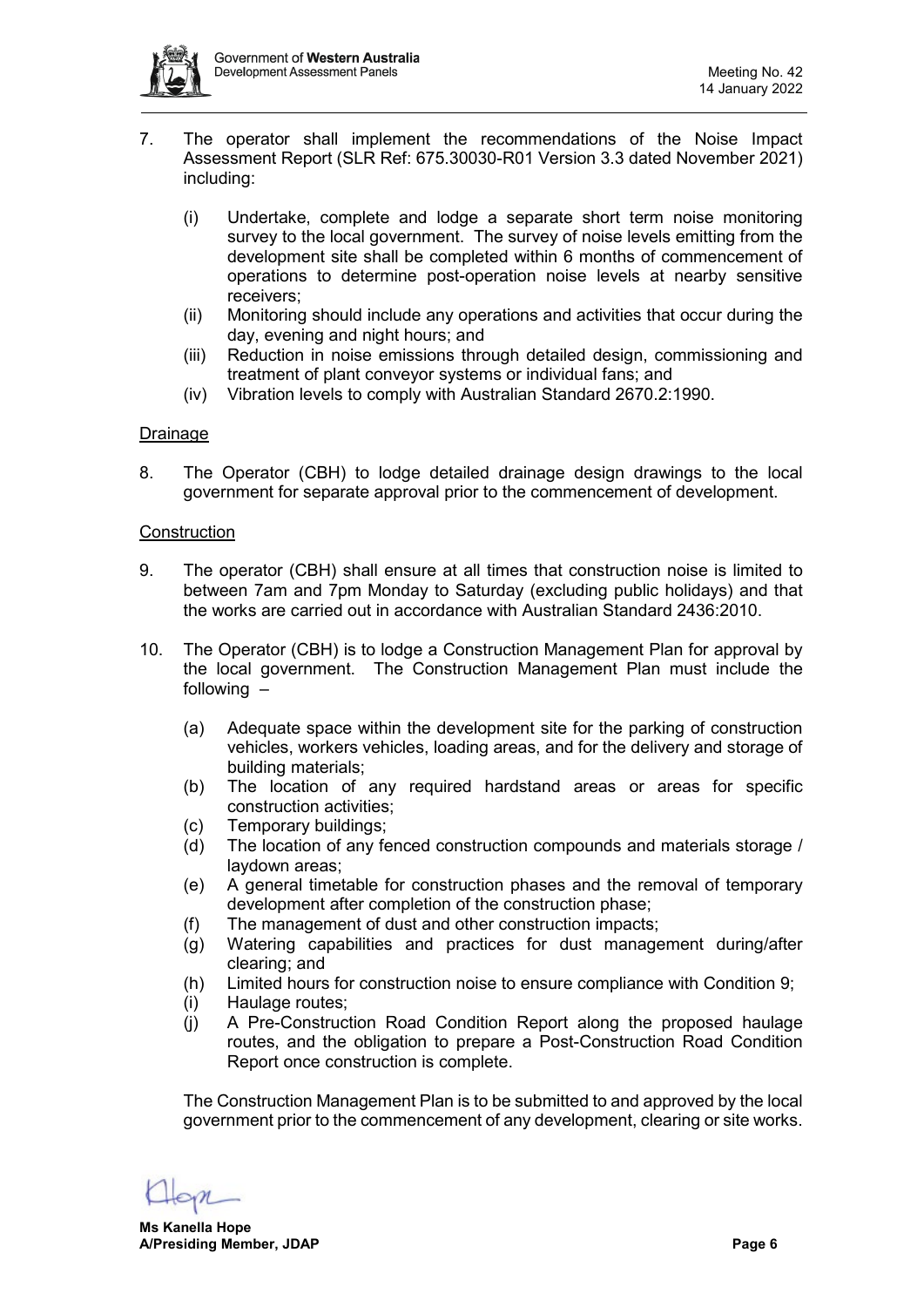

- 11. The Applicant is to implement the approved Construction Management Plan required by condition 10.
- 12. Any damage caused to the roads attributable to the construction phase of the development is to be rectified by the Operator to the standard identified in the Pre-Construction Road Condition Report.
- 13. The development approval also grants temporary development approval for the following –
	- (i) a construction workshop;
	- (ii) asphalt batching plant
	- (iii) any other construction related infrastructure

shown on the Construction Management Plan required by condition 10.

14. The silos are to be constructed utilising a light grey colour.

#### **Lighting**

15. Lighting shall be installed to pathways and car parking areas, be designed in accordance with the Australian Standards for the Control of Obtrusive Effects of Outdoor Lighting (AS4282) and shall be internally directed to the development. All floodlights shall be oriented to eliminate disturbance to occupants on the surrounding properties and all light spill shall be contained within Lots 2, 553 and 535 or any adjacent railway reserve.

#### <span id="page-6-0"></span>**Advice Notes**

1. Any clearing may necessitate separate approval or a clearing permit from the Department of Water and Environmental Regulation.

#### <span id="page-6-2"></span><span id="page-6-1"></span>**The Report Recommendation was put and CARRIED UNANIMOUSLY.**

**REASON:** The panel was satisfied that the proposal had been thoroughly assessed, met the planning framework requirements and resulted in a net benefit, including moving the operations further out of town and reducing the number of trucks on the roads. The panel supported the conditions as set out, agreeing that these would sufficiently manage the construction and ongoing operation of the facility. This includes potential off site amenity impacts upon neighbours, noting these are expected to be reduced when compared to older, existing similar facilities given the operations involve technological advancements to reduce noise generation and an enclosed system to reduce dust and ensure product quality. The willingness of CBH to work with the Shire and local community was also noted.

# **9. Form 2 – Responsible Authority Reports – DAP Amendment or Cancellation of Approval**

Nil

**Ms Kanella Hope A/Presiding Member, JDAP Page 7**